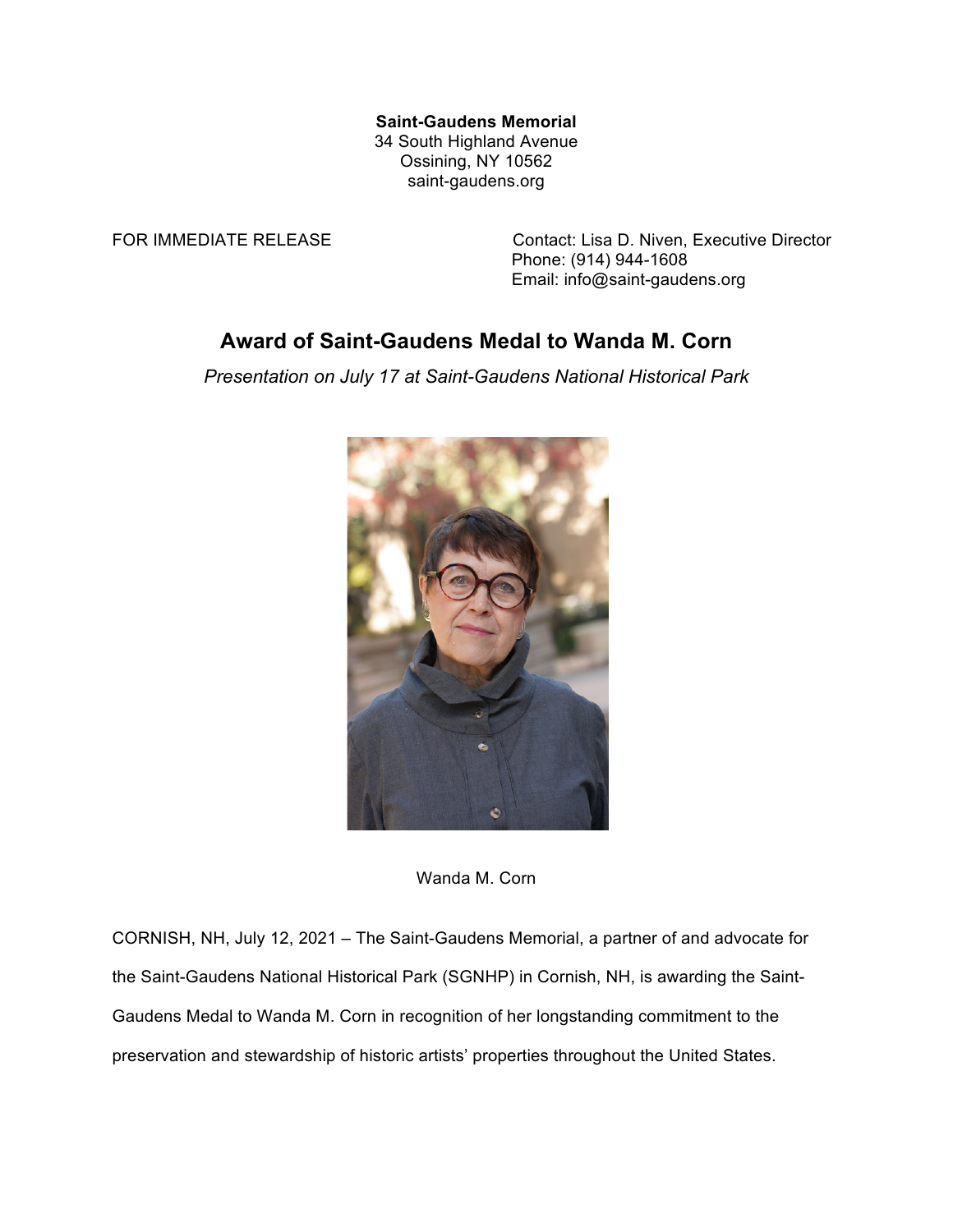Wanda M. Corn, Robert and Ruth Halperin Professor Emerita at Stanford University, retired from teaching in 2008 and continues to research and organize major exhibitions around topics of late nineteenth- and early twentieth-century American visual culture. Her recent exhibition *Georgia O'Keeffe: Living Modern*, organized through the Brooklyn Museum of Art where it debuted in 2017, has traveled to museums throughout the country. Her book by the same name won Honorable Mention for the College Art Association's Alfred H. Barr Jr. Award and was awarded the 2018 Dedalus Foundation Exhibition Catalogue Award. Other book-length publications by Professor Corn include *Grant Wood: The Regionalist Vision* (1983); *The Great American Thing: Modern Art and National Identity, 1915-1935* (1999); *Women Building History: Public Art at the 1893 Columbian Exhibition* (2011); and, with Tirza True Latimer, *Seeing Gertrude Stein: Five Stories* (2011). After teaching for forty years in California, Professor Corn returned to her native New England to live on Cape Cod where she takes a special interest in coastline artists including Winslow Homer, Fitz Henry Lane, and three generations of the Wyeth family.

Ever since Wanda M. Corn mounted a (failed) campaign in the early 1990s to save an artist's home and studio in Washington DC, she has advocated for the preservation and interpretation of places where artists have lived and labored. She writes and lectures about what can be learned and experienced in material places artists have crafted. Since 2000, when the National Trust for Historic Preservation created Historic Artists' Homes and Studios (HAHS), a national membership program, she has served as the chair of its advisory committee. Today HAHS (artistshomes.org) is a consortium of forty-eight artist properties that are well-preserved and open to the public. The Saint-Gaudens National Historical Park is a founding member of HAHS. The presentation of the medal on July 17 is timed to correspond with the exhibition *Preserving Creative Spaces: Photographs of Historic Artists' Homes and Studios* on view from July 3 to August 29, 2021, in the Picture Gallery at SGNHP. The exhibition features photographs of the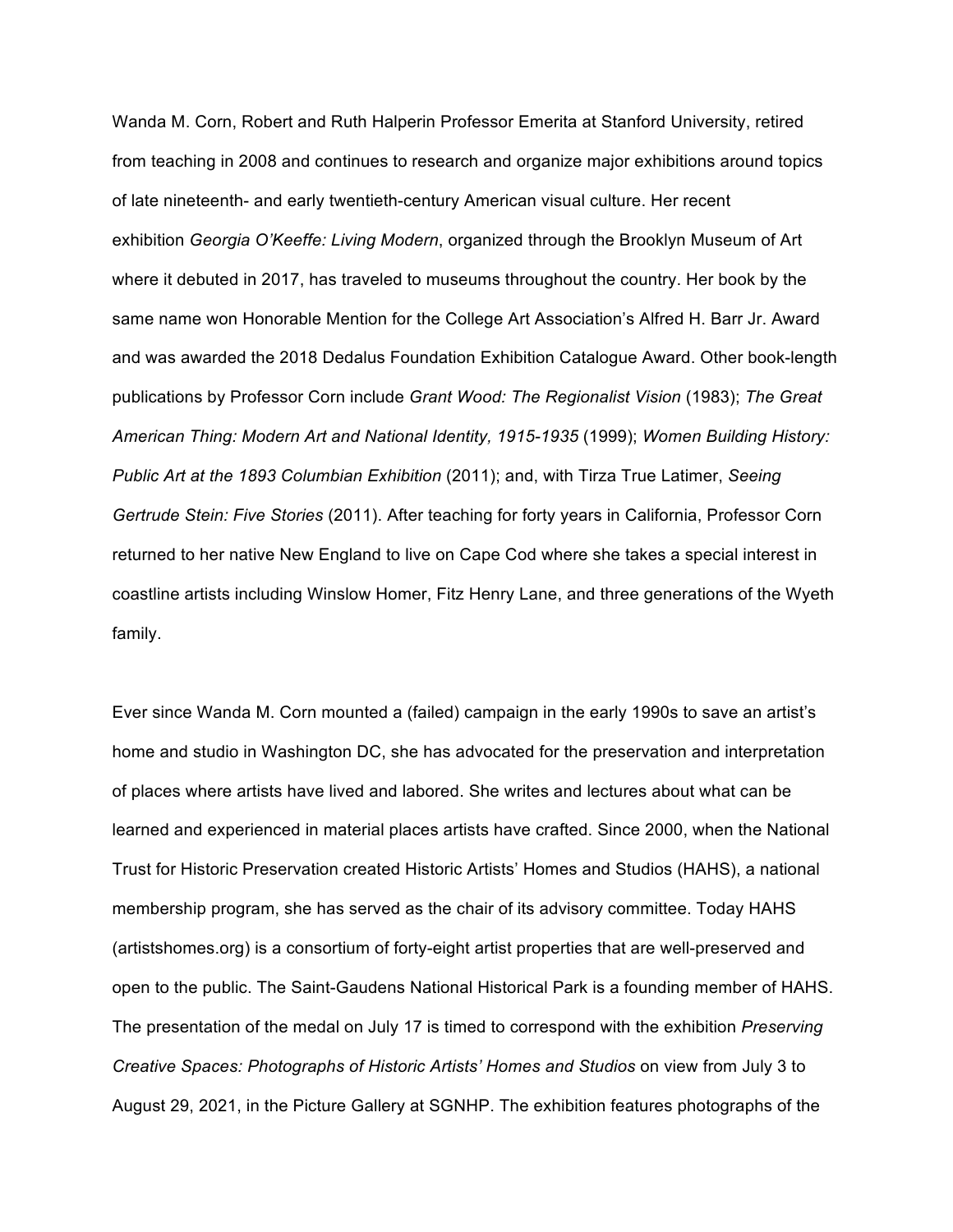artists whose homes, studios, and landscapes comprise the HAHS consortium as well as studio materials and photographs related to Saint-Gaudens's creative practice in Cornish.

"I want to share this award with the many hard working and dedicated people I have met who keep the lights on and the learning gears working in preserved artists' homes across the country," said Wanda M. Corn. "I have learned so much from them and their sites about the boundless nature of creativity. Not just my scholarship, but also my life has been deeply enriched by my work with HAHS."

"Wanda Corn is a most deserving recipient of the prestigious Saint-Gaudens Medal, not only for her outstanding work in the field of American art, but also for having recognized over twenty years ago that the artist's work place was becoming 'an endangered species' if not preserved and interpreted for the public," commented Donna Hassler, Executive Director, Chesterwood, A National Trust Historic Site and home of the Historic Artists' Homes and Studios (HAHS) Program of the National Trust for Historic Preservation, and also a trustee of the Saint-Gaudens Memorial.



Robert W. White, *The Augustus St. Gaudens Medal*, 1992, silver.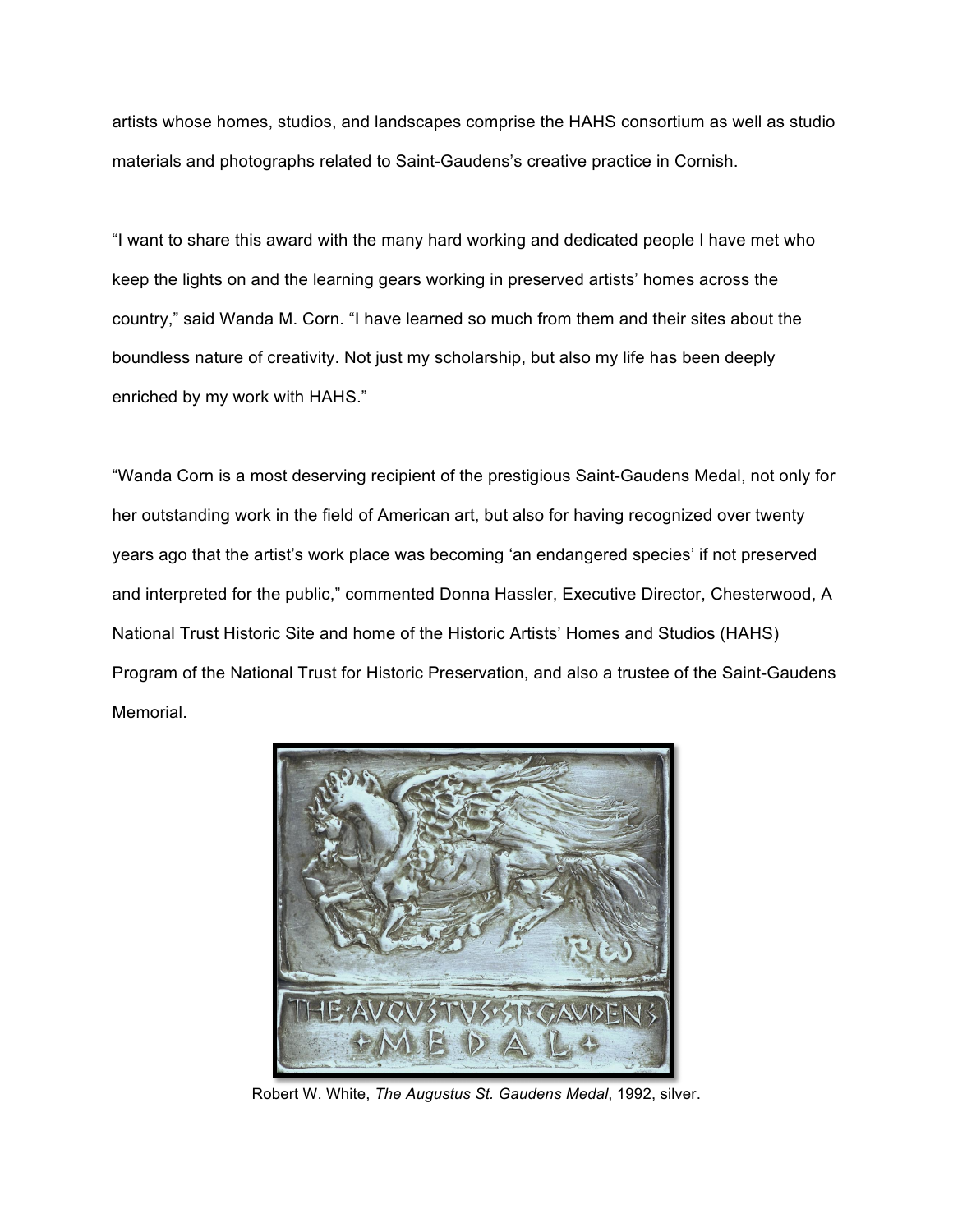The Saint-Gaudens Medal, established in 1988, is awarded from time to time to those who, by their talents and vision, have made a distinguished contribution to the arts in America in the high tradition of sculptor Augustus Saint-Gaudens (1848-1907). The Saint-Gaudens Medal has been presented eleven times. The award was last given in 2019 to Dartmouth College Library in recognition of its exemplary care and preservation of the papers of Saint-Gaudens, as well as those of other Cornish Colony artists and the Saint-Gaudens Memorial. Prior to that, the medal was awarded in 2016 to historian David McCullough for his 2011 book *The Greater Journey: Americans in Paris*, which the author based on extensive research in the Saint-Gaudens papers at SGNHP and Dartmouth.

The medal was designed in 1992 by sculptor Robert W. White, a trustee of the Saint-Gaudens Memorial from 1972 to 2002 and grandson of the architect Stanford White who was a frequent collaborator with Saint-Gaudens.

"Wanda M. Corn joins an esteemed group of Saint-Gaudens Medal recipients who embody our longstanding commitment to fostering the living legacy of historic creative practice," said Saint-Gaudens Memorial president Thayer Tolles. "Her commitment to celebrating the power of place through her scholarship and her stewardship of the Historic Artists' Homes and Studios program and its affiliated properties has had indelible and lasting impact.

The Saint-Gaudens Memorial is a nonprofit organization incorporated by the state of New Hampshire in 1919 as a permanent memorial to honor Saint-Gaudens's legacy and to safeguard his home, studios, gardens, and collections in Cornish. The organization donated the property and contents to the federal government in 1964 to create the Saint-Gaudens National Historic Site, operated by the National Park Service and renamed in 2019 the Saint-Gaudens